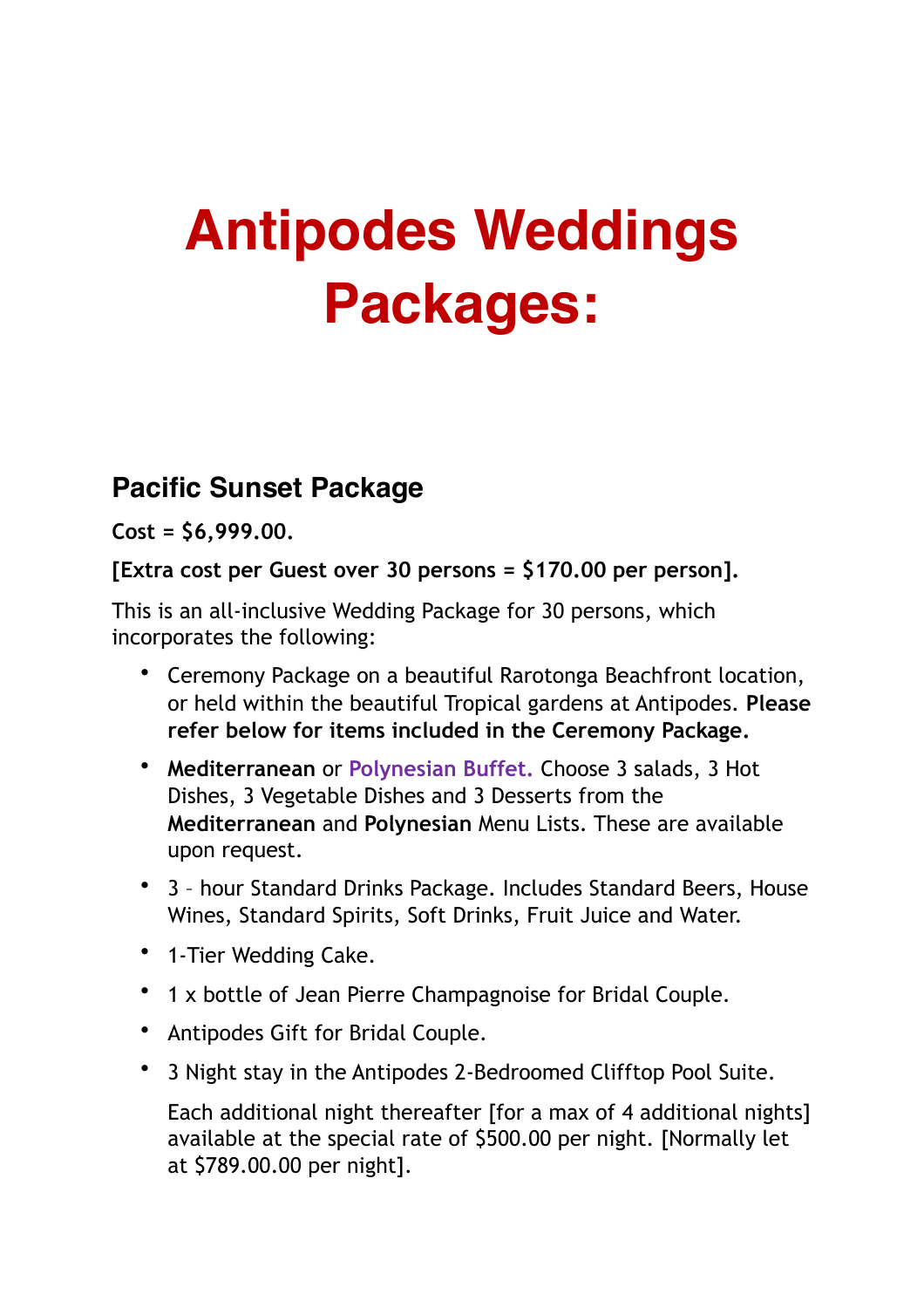# **Goddess of Love Package**

# **Cost = \$9,950.00**

# **[ Extra cost per Guest over 30 persons = \$180.00 pp.]**

This is a comprehensive all-inclusive Wedding Package for 30 persons, and incorporates the following;

- Ceremony Package on a beautiful Rarotonga Beachfront location, or held within the beautiful Tropical grounds at Antipodes. **Please refer below for items included in the Ceremony Package.**
- **Mediterranean** or **Polynesian Buffet**. Choose 4 salads, 3 Hot Dishes, 3 Vegetable Dishes and 4 Desserts from the **Mediterranean** and **Polynesian** Menu lists. These are available upon request.
- 4-hour Standard Drinks Package. Includes Standard Beers, House Wines, Standard Spirits, Soft Drinks, Fruit Juice and Water.
- 2-Tier Wedding Cake.
- 1 x bottle of Moet Chardon for Bridal Couple.
- Antipodes Gift for Bridal Couple.
- Canapés served to Guests whilst wedding photographs are being taken of Bridal Couple. [2 x Hot plus 2 x Cold per person]
- 1 x Glass of Jean Pierre Champagnoise per Guest to toast the Bridal Couple.
- Honeymoon Champagne Breakfast for Bridal Couple in your own private Courtyard to celebrate your first morning of married bliss…
- Portable PA System
- 5 x nights' accommodation at the Antipodes 2-bedroomed Clifftop Pool Suite.
- A 30% Wedding Anniversary Discount Voucher on a 5-night booking to stay in the Antipodes 2-Bedroomed Clifftop Pool Suite. Voucher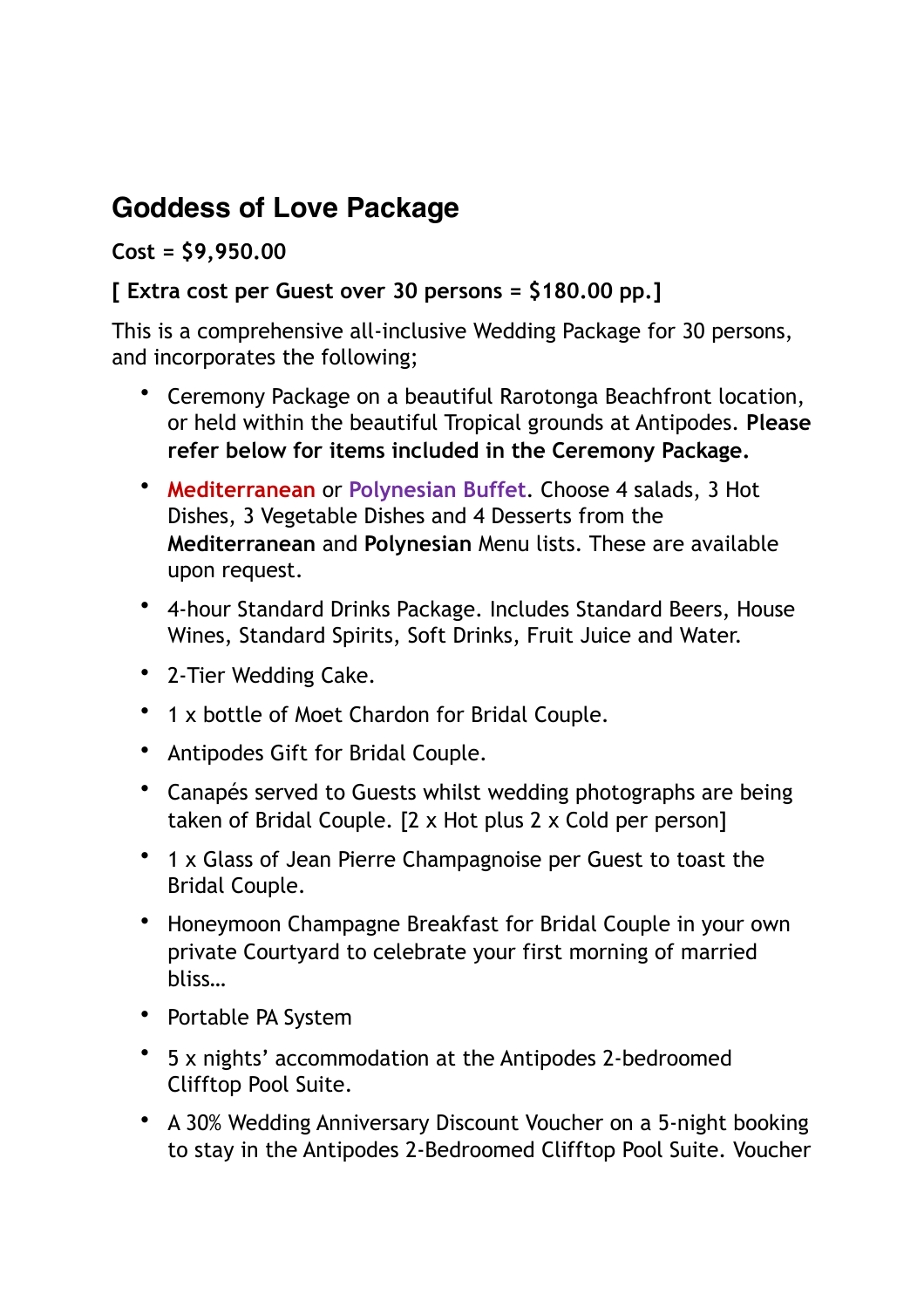valid for 24 months from actual date of Wedding Reception. Voucher not transferable or redeemable for cash.

#### +

# **As referred to above in the 'Goddess of Love Wedding Package' and the 'Pacific Sunset Package': the 'Ceremony Package' includes the following:**

- Wedding Coordinator
- Transfers to Courthouse.
- Wedding License.
- Celebrant or Minister.
- Witness [if required].
- Decorated signing table plus 2 decorated chairs.
- Internationally recognised Marriage Certificate.
- Flowered Archway.
- 10 x decorated chairs for family at Ceremony.
- If Ceremony held on Beachfront, transport from Antipodes to Ceremony site [for Bride and Bridesmaids], and back again [for Bridal Couple only] to Antipodes, provided.

Additional transport available upon request for other Guests. This will incur an additional cost.

#### **Upgrade to:-**

#### **Rhythm, Fire and Feast Package**

## **For the additional cost of \$2,000.00.**

This package includes all items incorporated within the 'Antipodes Goddess of Love Package', plus the following extra features: